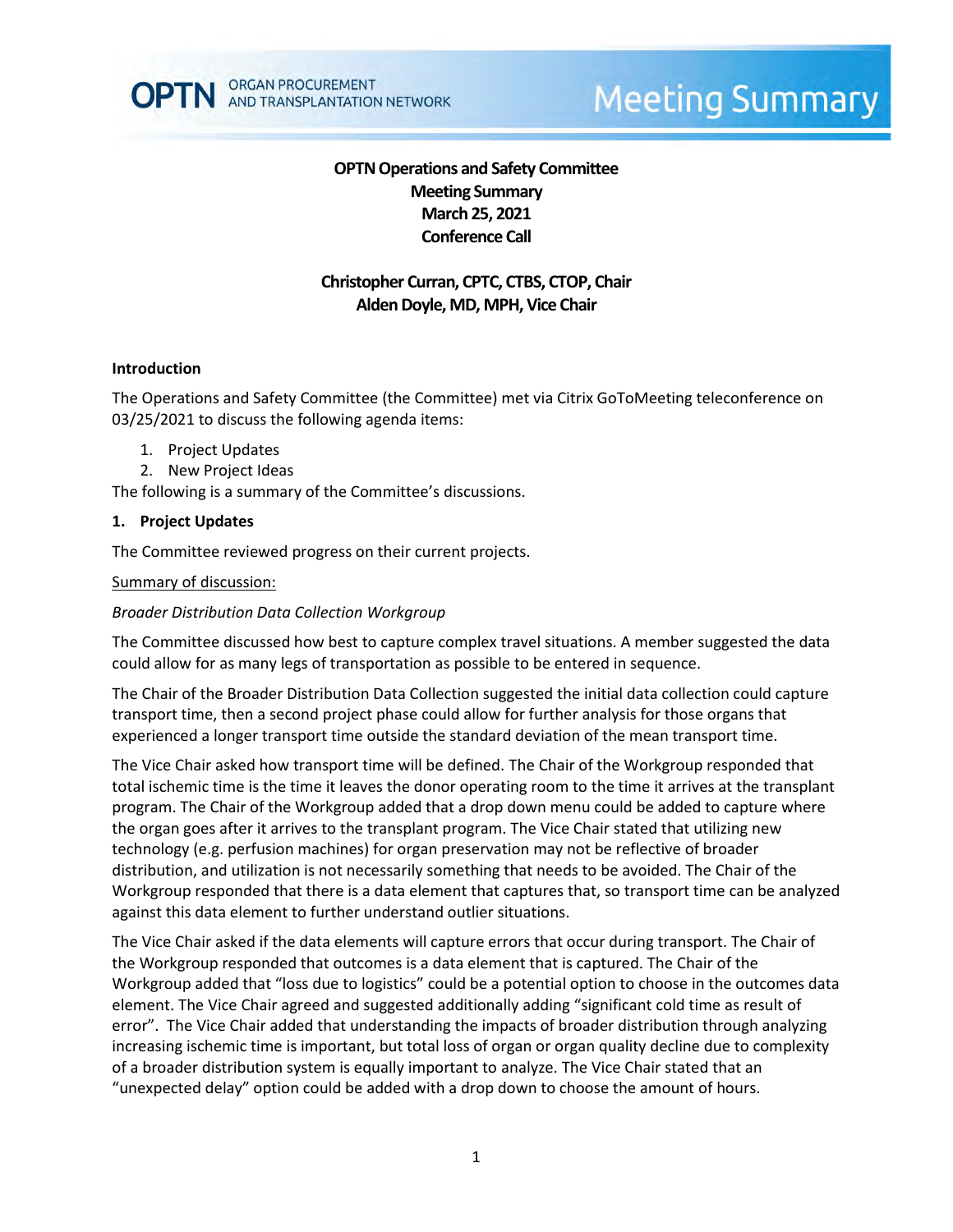A member asked if programs enter safety reports if an organ is lost due to logistics. Staff explained that reporting these events are voluntary. The Chair asked if organ loss due to transportation should be mandatory patient safety reporting event. Members agreed it should be mandatory. A member suggested that if a program does not receive the accepted organ they intended to receive, then they should be able to enter information that organ was not transplanted due to logistical loss. The member added that entering this information could trigger a patient safety report for the organ procurement organization (OPO) to explain what happened in order to gather more information.

## *Match Run Rules Workgroup*

Members expressed support in the creation of a dynamic match run.

A member suggested referring the concept as a refreshing match run rather than dynamic. The member explained that the match run would not be constantly evolving, rather it would remain static for a designated time period and then refresh based on the new donor and candidate information that was entered during that time.

There were no additional questions or comments.

## **2. New Project Ideas**

The Committee discussed new project ideas.

## Summary of discussion:

# *Create way to enable ABO verification for candidates who do not appear on match runs for direct donations*

A member stated that for living donor organs there is not an organ verification sheet generated which causes living donor organ verification to be a manual process for the donor hospitals. The member asked if this situation could be addressed in this potential project idea. The Chair suggested to create a parallel system for ABO verification between donors and candidates when there is not a match run. The Chair added that the scope of this idea could focus on addressing living donor organ verification and also include deceased directed donor cases.

Another member suggested that a white paper could be written to address how to approach directed donor cases and ABO verification.

The Vice Chair asked if directed donation is expected to rise because of the use of social media. Members stated that they have experienced a few number of directed donation cases from social media.

A member asked if there have been any reports on near misses with ABO verification for living donors and directed donation. The Chair responded that it is not in the safety report but that does not mean it is not a potential safety pitfall. The Chair added that the Committee should work to address safety areas in order to prevent errors before they happen.

The Committee agreed to move forward with a project to address ABO verification for candidate and donors for whom there is not a match run, encompassing living and deceased directed donors.

# *Creating criteria for patient safety reporting*

A member suggested the Committee start with mandating reporting of the least likely to be controversial patient safety events.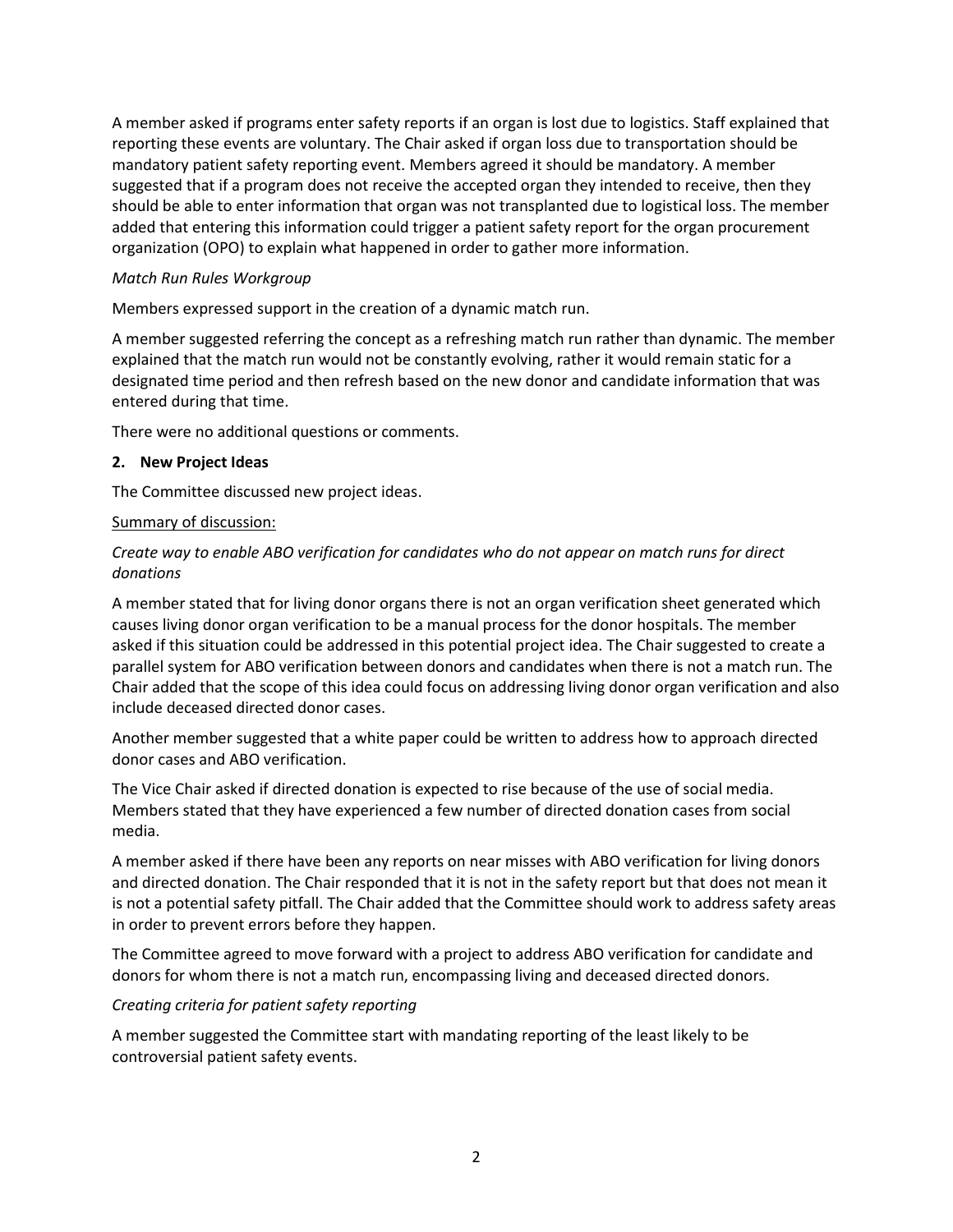Another member suggested the Committee should develop a strategy to educate the community on patient safety events. The member added that the community needs to be educated in order to put measures in place to prevent reoccurrence of patient safety events.

The Vice Chair stated that the Committee should work to promote a culture of safety and transparency to make the community feel comfortable reporting in order to make the whole process safer.

The Committee agreed to move forward with a project to address required patient safety reporting events.

## *TransNet Labeling*

The Committee will discuss this project idea further during the next meeting.

There were no additional questions or comments.

#### **Upcoming Meeting**

- April 15, 2021 (teleconference, virtual "in-person")
- May 27, 2021 (teleconference)